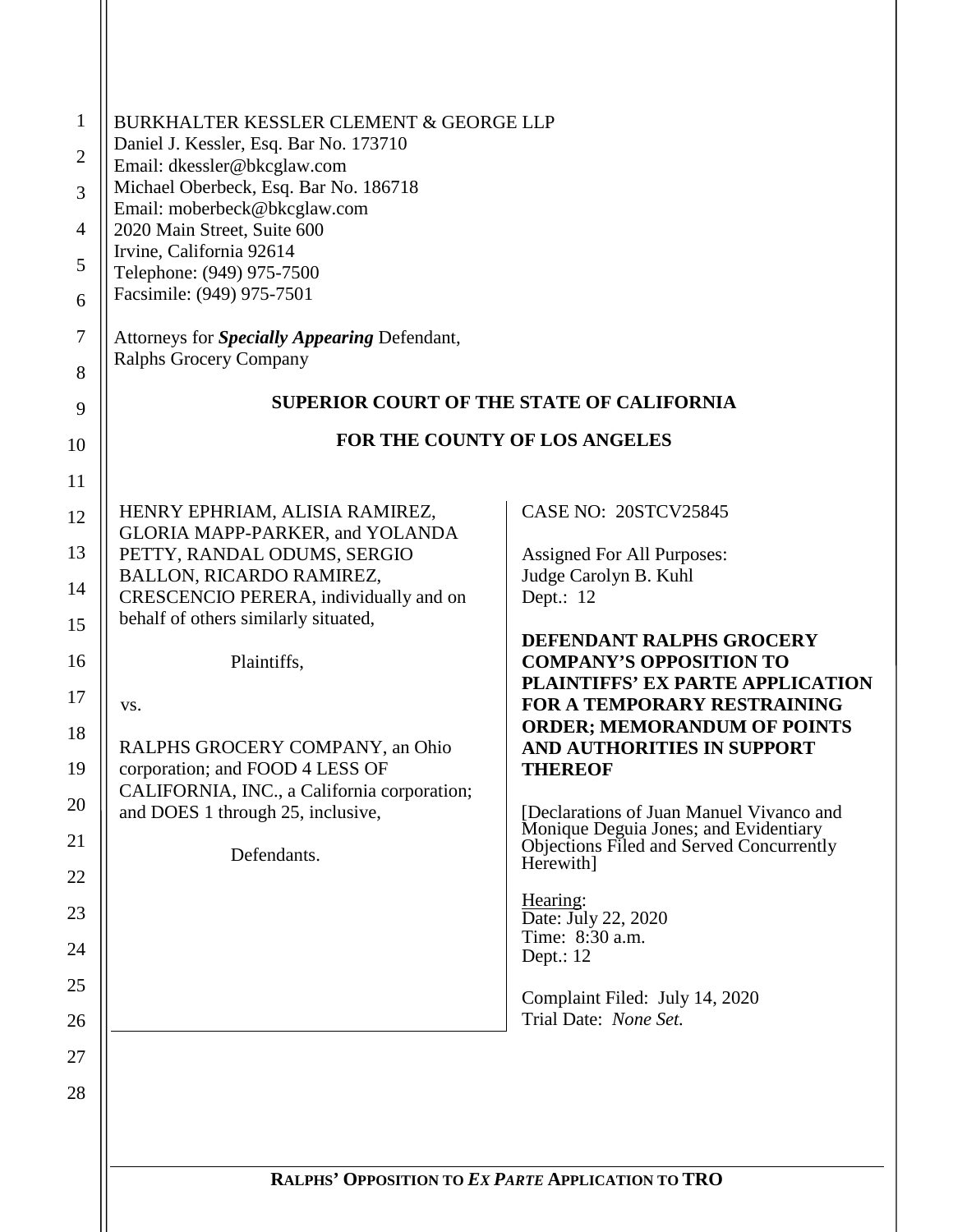### **TABLE OF CONTENTS**

1

2

ll

| 3              |                 | <b>PAGE</b>                                                                                 |  |  |  |
|----------------|-----------------|---------------------------------------------------------------------------------------------|--|--|--|
| $\overline{4}$ |                 |                                                                                             |  |  |  |
| 5              |                 |                                                                                             |  |  |  |
| 6              |                 |                                                                                             |  |  |  |
| 7              | А.              | Ralphs Has Not Received Any Grievance From Its Union Or Any Notice of Violation From        |  |  |  |
| 8              |                 | Any Entity Or Governing Agency With Jurisdiction Over The Health Of Ralphs' Employees4      |  |  |  |
| 9              | Β.              | The Evidence Is Contested And Does Not Support The Extreme Relief Sought By Plaintiffs6     |  |  |  |
| 10             |                 |                                                                                             |  |  |  |
| 11             | C.              | The Evidence Shows That Plaintiffs' Careless Behavior Contributed To The Spread Of COVID-   |  |  |  |
| 12             |                 |                                                                                             |  |  |  |
| 13             | D.              | The Cost Of Shutting Down The Compton Warehouse Would Be Astronomically High, Both To       |  |  |  |
| 14             |                 |                                                                                             |  |  |  |
| 15             |                 |                                                                                             |  |  |  |
| 16             | A.              | The Court Does Not Have Jurisdiction To Issue Injunctive Relief Because Ralphs Has Not Been |  |  |  |
| 17<br>18       |                 |                                                                                             |  |  |  |
| 19             | Β.              |                                                                                             |  |  |  |
| 20             | $\mathcal{C}$ . |                                                                                             |  |  |  |
| 21             | D.              |                                                                                             |  |  |  |
| 22             | Ε.              | The Requested Injunction Should Also Be Denied Because Of Plaintiffs' Unclean Hands.  14    |  |  |  |
| 23             |                 |                                                                                             |  |  |  |
| 24             |                 |                                                                                             |  |  |  |
| 25             |                 |                                                                                             |  |  |  |
| 26             |                 |                                                                                             |  |  |  |
| 27<br>28       |                 |                                                                                             |  |  |  |
|                |                 |                                                                                             |  |  |  |
|                |                 | 2                                                                                           |  |  |  |
|                |                 | RALPHS' OPPOSITION TO EX PARTE APPLICATION TO TRO                                           |  |  |  |
|                |                 |                                                                                             |  |  |  |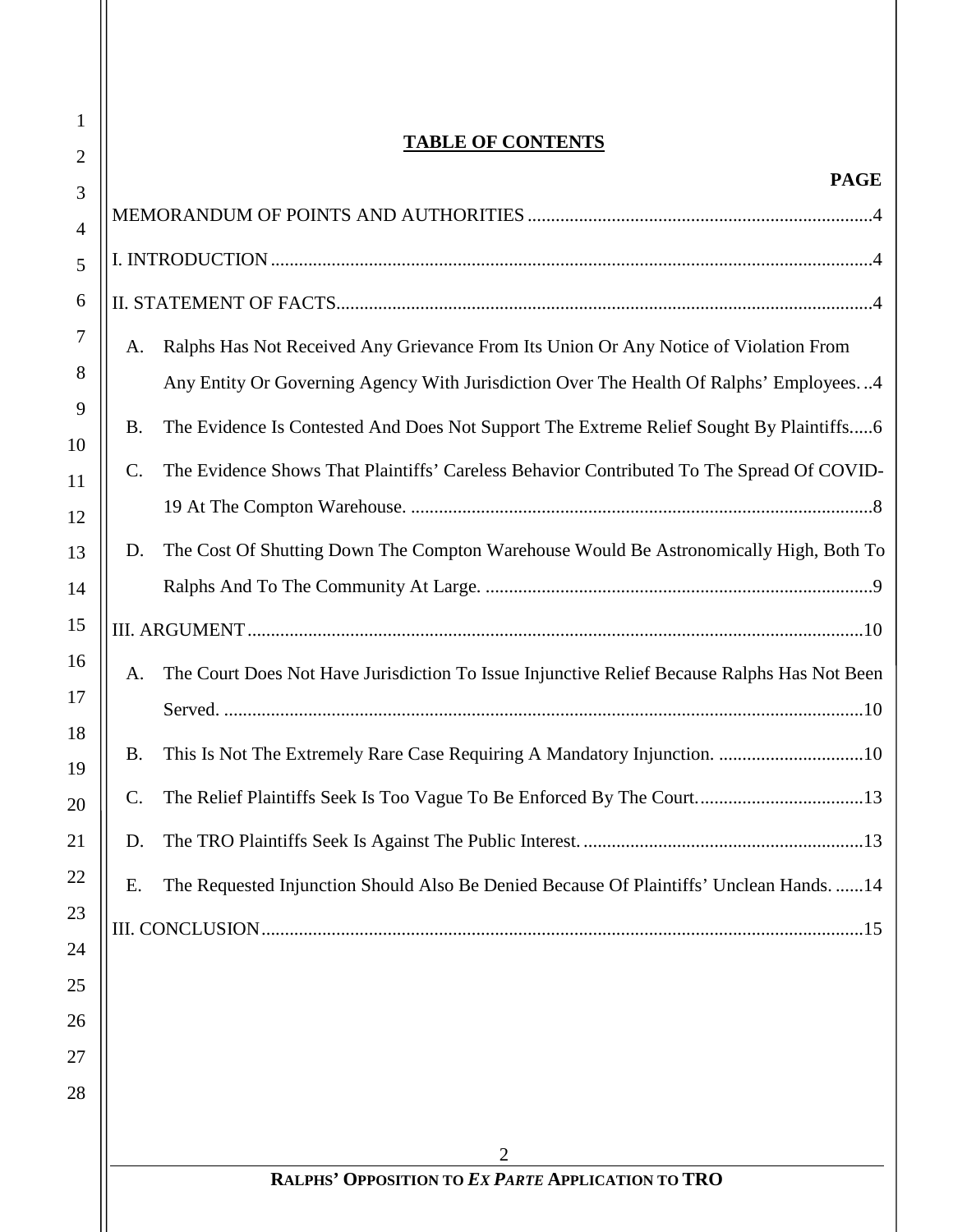### **TABLE OF AUTHORITIES**

| <b>IABLE OF AUTHORITIES</b>                                                          |      |
|--------------------------------------------------------------------------------------|------|
| <b>Cases</b>                                                                         | Page |
|                                                                                      |      |
|                                                                                      |      |
|                                                                                      |      |
| Canaan Taiwanese Christian Church v. All World Mission Ministries, (2012) 211        |      |
|                                                                                      |      |
|                                                                                      |      |
|                                                                                      |      |
| Integrated Dynamic Solutions, Inc. v. VitaVet Labs, Inc. (2016) 6 Cal.App.5th 117811 |      |
|                                                                                      |      |
|                                                                                      |      |
|                                                                                      |      |
|                                                                                      |      |
|                                                                                      |      |
|                                                                                      |      |
|                                                                                      |      |
|                                                                                      |      |
| United Farm Workers of America, AFL-CIO v. Sup.Ct. (Calif. Retail Liquor Dealers     |      |
| <i>Institute</i> ) (1976) 16 Cal.3d 499                                              | 13   |
| Watsonville Canning & Frozen Food Co., Inc. v. Sup.Ct. (Local 912, Int'l Broth. of   |      |
|                                                                                      |      |
| <b>Statutes</b>                                                                      |      |
|                                                                                      | .10  |
|                                                                                      |      |
|                                                                                      |      |
|                                                                                      |      |
|                                                                                      |      |
|                                                                                      |      |
| 3<br>RALPHS' OPPOSITION TO EX PARTE APPLICATION TO TRO                               |      |
|                                                                                      |      |
|                                                                                      |      |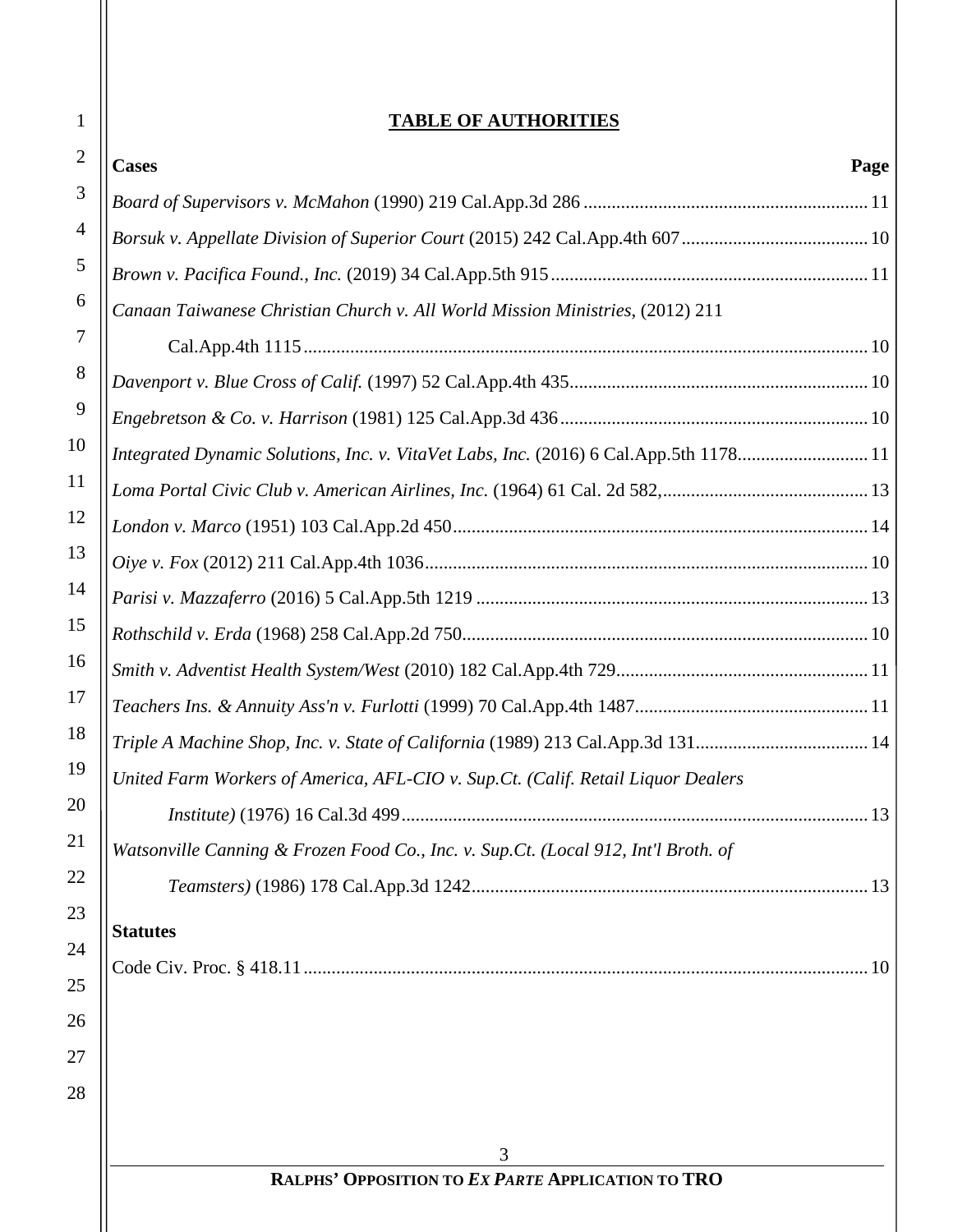#### **MEMORANDUM OF POINTS AND AUTHORITIES**

#### **I. INTRODUCTION**

<span id="page-3-1"></span><span id="page-3-0"></span>Ralphs Grocery Company's ("Ralphs") Compton warehouse is the distribution center of perishable food products to over 400 Southern California Ralphs grocery stores. Nearly 800 people work there, and each of the 400 stores it feeds has approximately 100 employees of its own. The Compton warehouse has provided essential services during the COVID-19 pandemic and is a critical component of the food supply chain for the community. Despite following *all CDC guidelines and recommendations*, despite the absence of any grievances or complaints from its Union, despite the fact that no governmental agency or health department has so much as warned Ralphs about the warehouse working conditions, Plaintiffs want this Court to shut the warehouse down with a mandatory injunction unless Ralphs complies with a laundry list of amorphous demands and draconian requirements.

The relief Plaintiffs seek is extraordinarily overbroad and unjustified. Plaintiffs' evidence, which includes a detailed six-page letter from Ralphs responding to each of their pre-litigation claims, does not establish the likelihood of success needed to prevail on its request for mandatory injunctive relief, which is only granted in the rarest of circumstances. As shown more fully below, Plaintiffs' Application for a TRO should be denied, and no hearing for a preliminary injunction should be set at all.

**II. STATEMENT OF FACTS**

<span id="page-3-3"></span><span id="page-3-2"></span>**A. Ralphs Has Not Received Any Grievance From Its Union Or Any Notice of Violation From Any Entity Or Governing Agency With Jurisdiction Over The Health Of Ralphs' Employees.**

The Compton warehouse is a warehouse and distribution center for perishable goods that serves approximately 150 different Ralphs stores *each day*. (See Declaration of Juan Manuel Vivanco ("Vivanco Dec.") ¶ 4, p. 2, lines 20-27.) The Compton warehouse receives, stores, processes and distributes high demand perishable inventory including dairy, deli, frozen foods, meat, and produce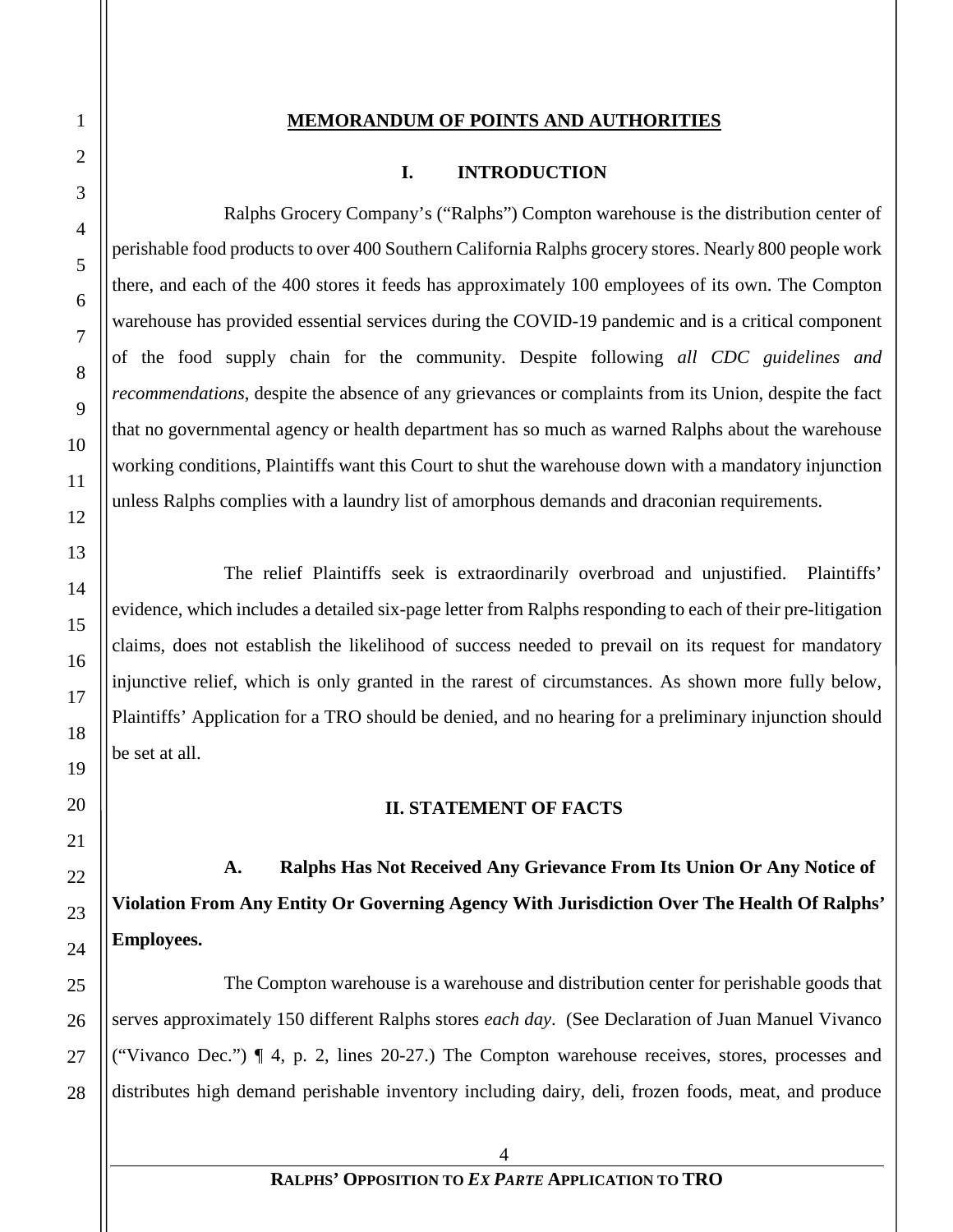(fruit and vegetables). Indeed, the Compton warehouse is the primary distribution center in Southern California for Ralphs for these product types. The products that Compton warehouse handles are high demand items in all Ralphs stores. These products, and the Compton warehouse in general, are fundamental to Ralphs' ability to service the Southern California community. The Compton warehouse undoubtedly provides an essential service during the COVID-19 pandemic. (Vivanco Dec. ¶ 4, p. 2, lines 20-27.)

The Compton warehouse receives food from all across the United States seven days a week. With nearly 800 employees, it receives all of that product, inventories it, and then, on a daily basis, it processes the groceries and delivers them to Ralphs stores throughout Southern California based on consumer demand. (Vivanco Dec. ¶ 5, p. 3, lines 1-4.)

Throughout the COVID-19 pandemic, Ralphs has remained in close contact with the Centers for Disease Control, and its own medical professionals, to receive current guidance as the COVID-19 has developed. Ralphs has also stayed in regular contact with its Unions and all signatory to the collective bargaining agreements governing wages, hours and working conditions at the Compton warehouse. (See Declaration of Monique Deguia-Jones ("Deguia-Jones Dec.") ¶¶ 7, (see also Exhibit B to Declaration of Joshua Boxer filed by Plaintiffs.)

To date, no grievance has been filed claiming unsafe working conditions at the Compton warehouse. (Deguia-Jones Dec. ¶ 5.) Moreover, Ralphs has not received any warnings, notices of violation, or other citation from CAL-OSHA, the Los Angeles County Health Department or any other entity or governmental agency whose jurisdiction includes the monitoring of the health and working conditions of the employees working at the Compton warehouse. (Deguia-Jones Dec. ¶ 6.)

1

2

3

4

5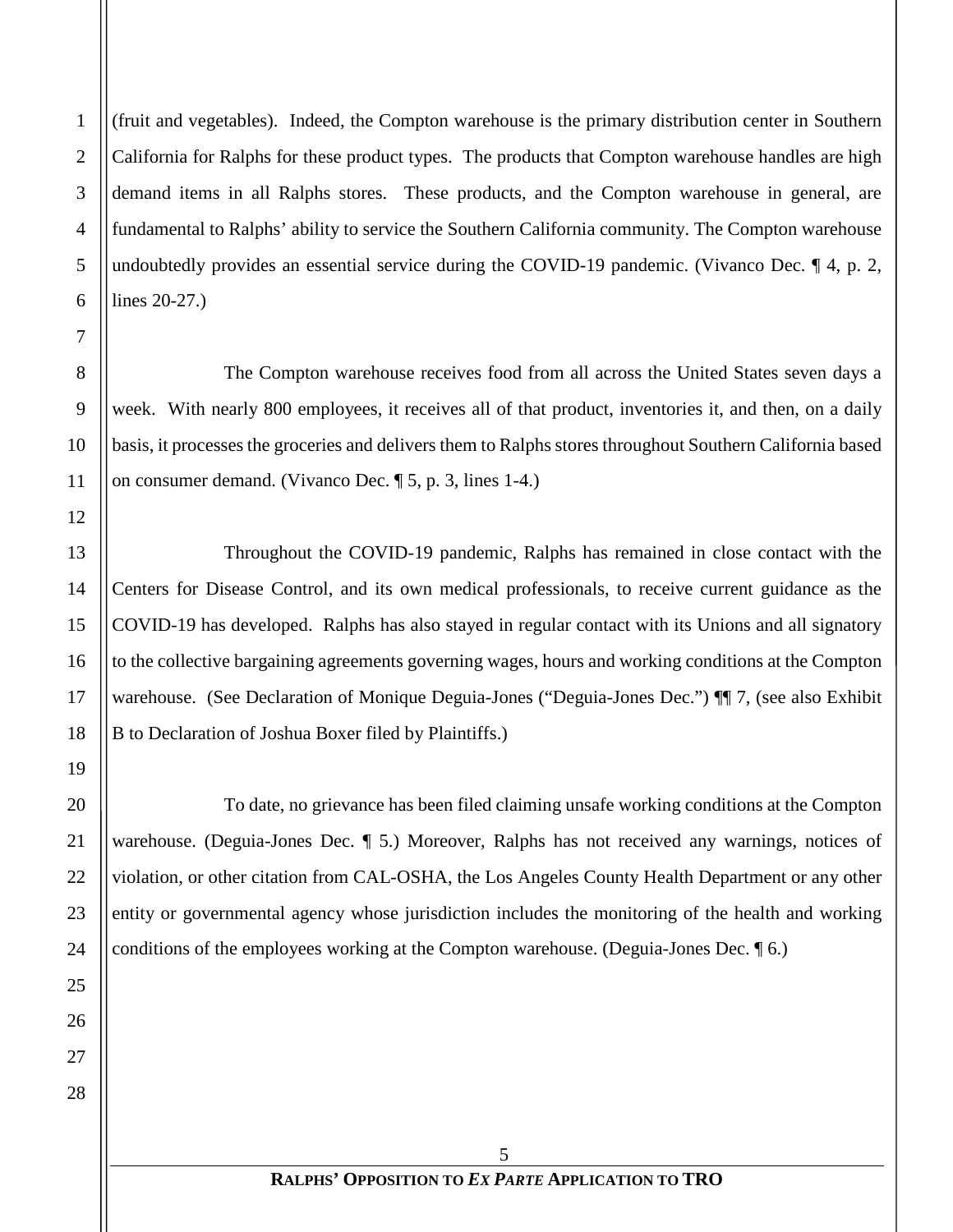# <span id="page-5-0"></span>**B. The Evidence Is Contested And Does Not Support The Extreme Relief Sought By Plaintiffs.**

Ralphs thoroughly investigated Plaintiffs' allegations and provided their counsel with the detailed results of that investigation, before Plaintiffs filed this Application. In the July 7, 2020 letter signed by Ralphs' Vice President of Legal Services, Steve Prough, Ralphs contested and provided a detailed response to each of Plaintiffs' allegations. That letter, and the additional evidence now before the Court, more than call into question Plaintiffs' ability of establishing a likelihood of success on the merits of any of their claims.

Plaintiffs claim that Ralphs "failed to provide sufficient gloves, masks, or basic sanitization supplies." To the contrary, the Compton warehouse has always provided work (woven) gloves and, since the beginning of the COVID-19 pandemic, Ralphs has provided disposable gloves and reminders that employees should frequently and thoroughly wash their hands per CDC recommendations. Ralphs has also established sanitizer stations and placed hand sanitizer at various locations around the warehouse. Ralphs has also supplied sanitizing wipes, spray and disposable towels. (Deguia-Jones Dec. ¶ 8, p. 3, lines 12-17.)

Plaintiffs claim that Ralphs "failed to implement effective distancing protocols." To the contrary, Ralphs posted reminders about social distancing as soon as the CDC recommended it. All of Ralphs' postings have evolved and followed CDC guidelines and recommendations. Ralphs has taken measures to prevent close contact among associates. Warehouse aisles are fairly large and, when wearing a mask, passing by a co-worker falls into low risk behavior per CDC guidelines. Ralphs also removed tables and chairs from break areas, and later taped off sections of tables and added plexiglass to reduce risk. Ralphs also set up outside tables for break areas to promote further social distance practices. (Deguia-Jones Dec. ¶ 8, p. 3, lines 18-25.)

Plaintiffs claim that Ralphs "failed to provide training that adequately informs employees of their risks of COVID-19 exposure." To the contrary, there are posts and notices throughout the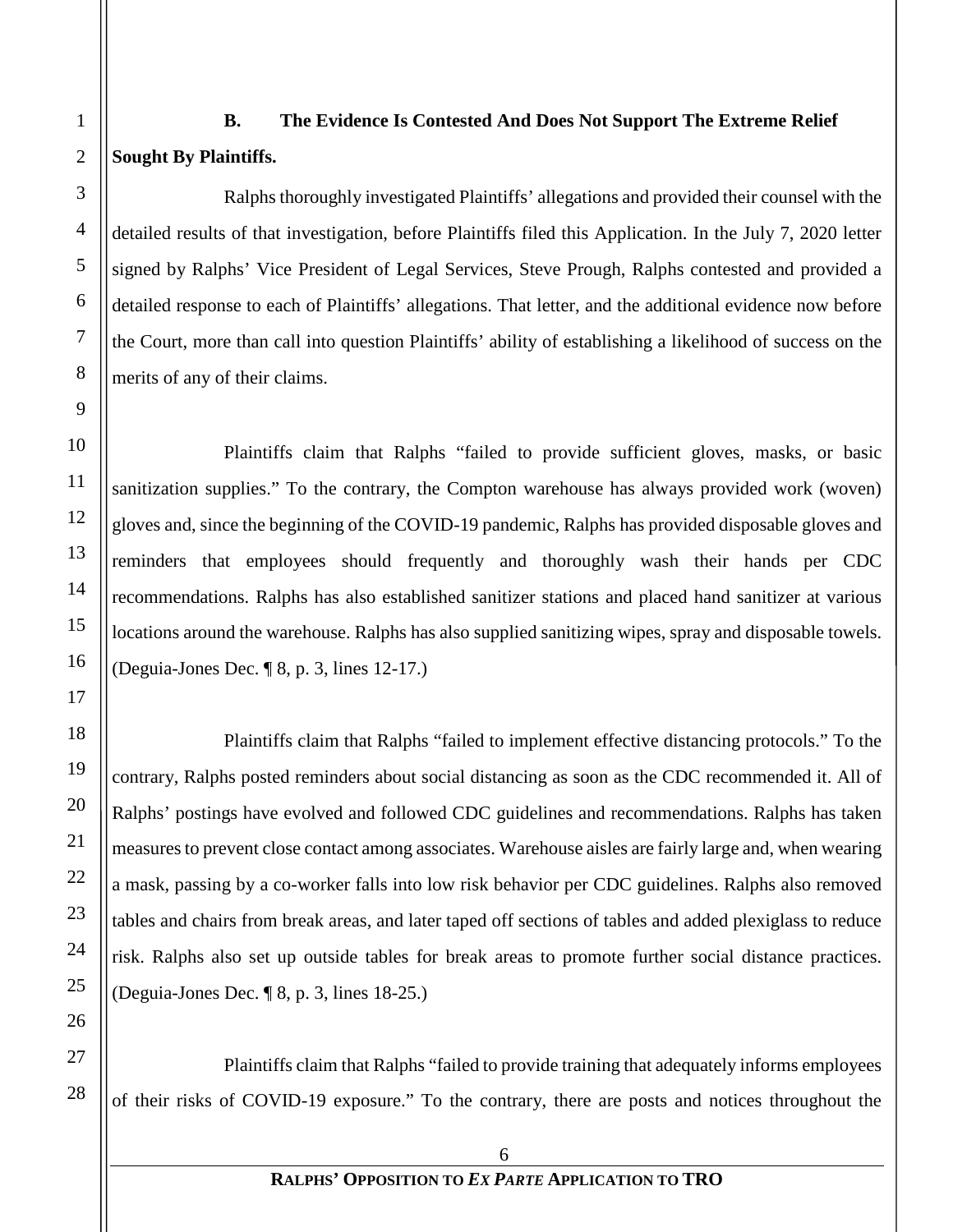Compton warehouse, which were also sent to the Union, which are consistent with CDC guidelines. (Deguia-Jones Dec. ¶ 8, p. 4, lines 1-3.)

Plaintiffs claim that Ralphs "failed to train employees regarding the available leaves." To the contrary, Ralphs has an entire department dedicated to leaves of absence, and they are thorough in providing legal entitlement for associate leaves of absence. During the pandemic, the HR department took the role of first and continuous contact with those testing and those positive. (Deguia-Jones Dec. ¶ 8, p. 4, lines 4-7.)

Regarding Plaintiffs' complaint that "all receivers need to use the same terminals", Ralphs has provided sanitizer and wipes, and there are posts and reminders of CDC guidance for frequent handwashing and sanitizing of work areas. Ralphs increased its sanitation throughout the building and has used ServPro more than once to do deep cleanings of the warehouse. (Deguia-Jones Dec. ¶ 8, p. 4, lines 8-11.)

Regarding Plaintiffs' complaint of a "continuing failure to provide adequate sanitizers…", Ralphs replaces and provides items when anything is reported empty. Moreover, there are boxes of masks, sanitizers, wipes and paper towels for associates to use at every station. (Deguia-Jones Dec. ¶ 8, p. 4, lines 12-14.)

Plaintiffs' contention that Ralphs does not "encourage[e] sick employees to stay home" is simply false. In accordance with CDC guidelines, signs are posted throughout the warehouse, and copies have been provided to the Union. Signs at the warehouse entrance specifically state "STOP: if you do not feel well, go home and call HR!" (Deguia-Jones Dec. ¶ 8, p. 4, lines 15-18.)

Plaintiffs' contention that Ralphs does not conduct temperature checks is false. Ralphs actually began requiring temperature checks before they were mandated. Ralphs began using scanning cameras that can scan up to 30 people at one time. (Deguia-Jones Dec. ¶ 8, p. 4, lines 19-21.) Moreover,

1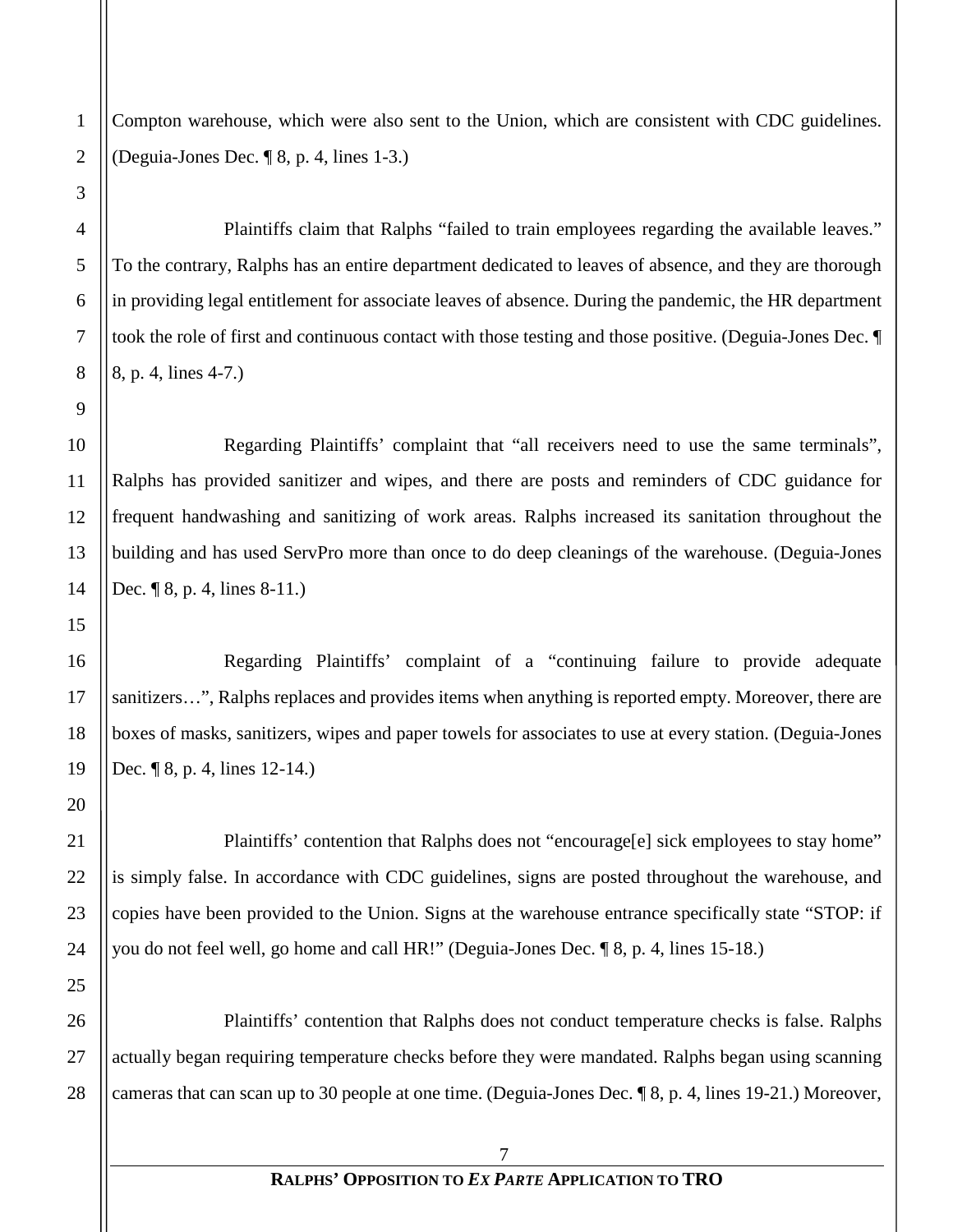Plaintiffs' contention that Ralphs does not "contact trace" is false. Ralphs does contact tracing in accordance with CDC recommendations. Any and all potentially infected employees are immediately sent home, and testing is arranged. (Deguia-Jones Dec. ¶ 8, p. 5, lines 1-3.)

## <span id="page-7-0"></span>**C. The Evidence Shows That Plaintiffs' Careless Behavior Contributed To The Spread Of COVID-19 At The Compton Warehouse.**

There is significant evidence that Plaintiff Henry Ephriam may have been the contact source for many of the Compton COVID-19 cases. Ephriam was the third Compton warehouse employee to test positive for COVID-19. The first case worked in a different section of the warehouse than Ephriam and went out on April 21, 2020. The second case worked in Ephriam's department, and his last day of work was May 6, 2020. He did not inform Ralphs of his diagnosis until May 11, 2020, the same day that Ephriam informed Ralphs that he had tested positive as well. Ralphs did not conceal any information about coworkers with COVID-19 from Ephriam. (Deguia-Jones Dec. ¶ 9, p. 5, lines 4- 5.)

Ephriam advised the Company he did not wear his mask as directed and did not maintain adequate social distance as he worked or took his break, despite numerous postings and notifications of the CDC and company Company guidelines. Ephriam hugged one of his co-workers in violation of CDC and Company guidelines, and that associate was identified by Ephriam and later tested positive for COVID-19. Ephriam hugged another Plaintiff for Mother's Day, which she accepted in violation of CDC and Company guidelines. Neither Plaintiff informed Ralphs of the violation when it occurred. Plaintiffs also engaged in a "coffee break group" that admitted they regularly met and had coffee break together without masks and within six feet of each other in violation of CDC and Company guidelines. (Boxer Dec. Exhibit B.)

Contrary to Ephriam's Declaration, Ralphs did not "ask [Ephriam] to get tested again upon returning to work" because the guidance Ralphs had received instructed that Ralphs could not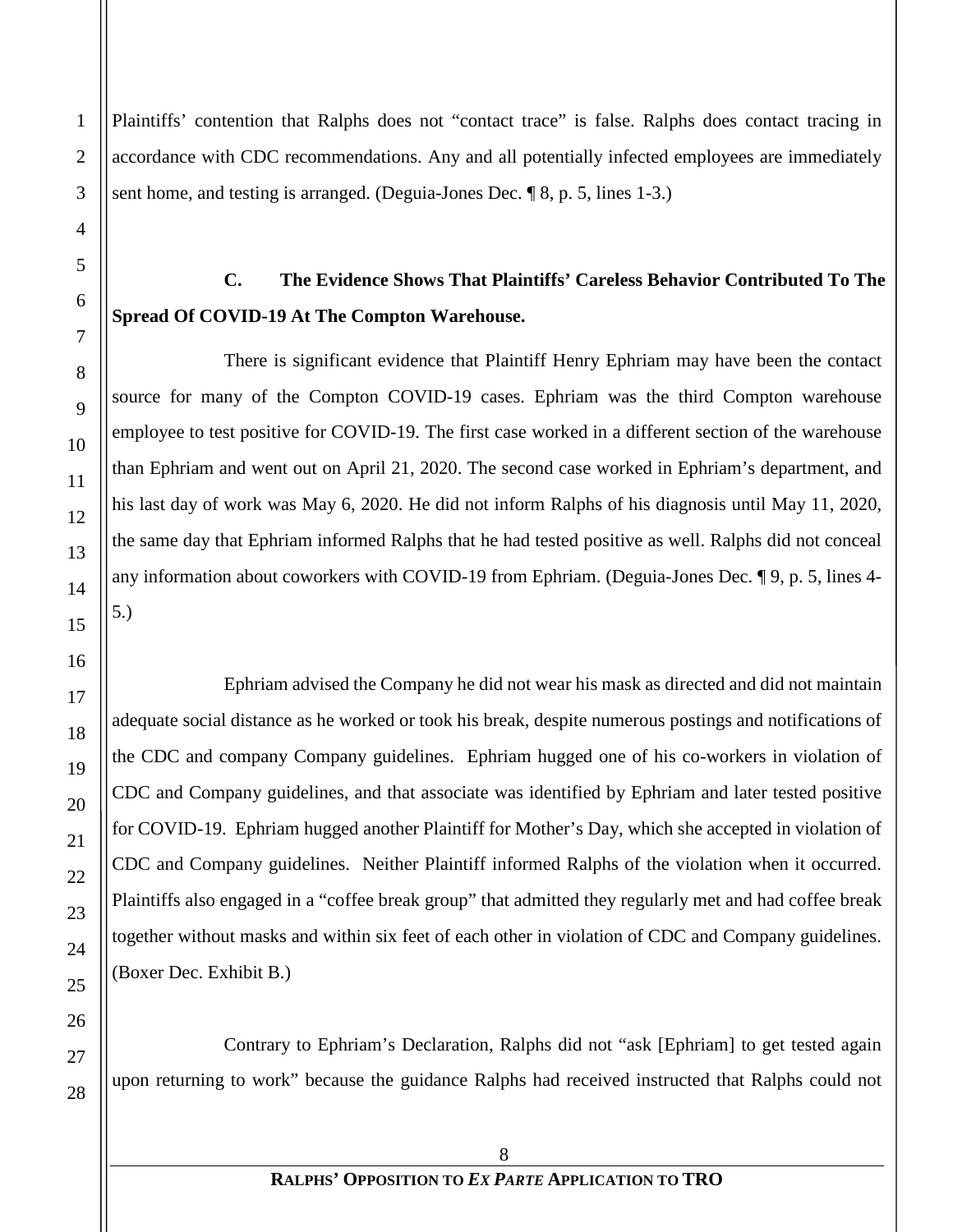require that test, due in part to the difficulty in finding a testing site that would test non-symptomatic patients. In addition, negative tests were taking 7-14 days to come back, so Ralphs would have had to hold Ephriam out for two to three more weeks, without pay, if Ralphs had insisted on a negative test result from Ephriam. (Deguia-Jones Dec. ¶ 9, p. 5, lines 12-16.)

Ephriam did not provide a "list of about twenty coworkers". He gave Ralphs seven names, and the Human Resources department contacted each of them and arranged for testing. As days passed, Ralphs received calls from other associates stating that Ephriam had told them to call.

# <span id="page-8-0"></span>**D. The Cost Of Shutting Down The Compton Warehouse Would Be Astronomically High, Both To Ralphs And To The Community At Large.**

Plaintiffs' application to enjoin Ralphs from operating the Compton warehouse would cause catastrophic harm to Ralphs, and the Southern California community. To begin to understand the harm that such an order would cause, one can look to a few metrics. First, the volume of essential food products that the Compton warehouse handles is enormous. Approximately \$4.6 million worth of product leaves the Compton warehouse to be delivered to Ralphs stores each and every day. In addition, nearly 800 people are employed at the Compton warehouse. That translates to over \$225,000 per day in compensation paid to employees every day. As for the community, if the Compton warehouse were to be shut down, Ralphs would have no ability to stock its stores with perishable products. This would devastate Ralphs and the community. If Plaintiffs' requested relief were granted, not only would these employees be affected, but so too would the employees at the hundreds of Ralphs' stores, as well as the communities they serve. (Vivanco Dec. ¶ 6, p. 3, lines 6-15.)

In addition to the immediate economic losses, there would certainly be irreparable loss to the overall brand that are difficult to quantify. Just from an immediate economic standpoint, the financial hardship to Ralphs if the Compton warehouse was shut down for just a week, the losses would exceed \$30 million — *per week*. That sum does not even address the hardship that would befall the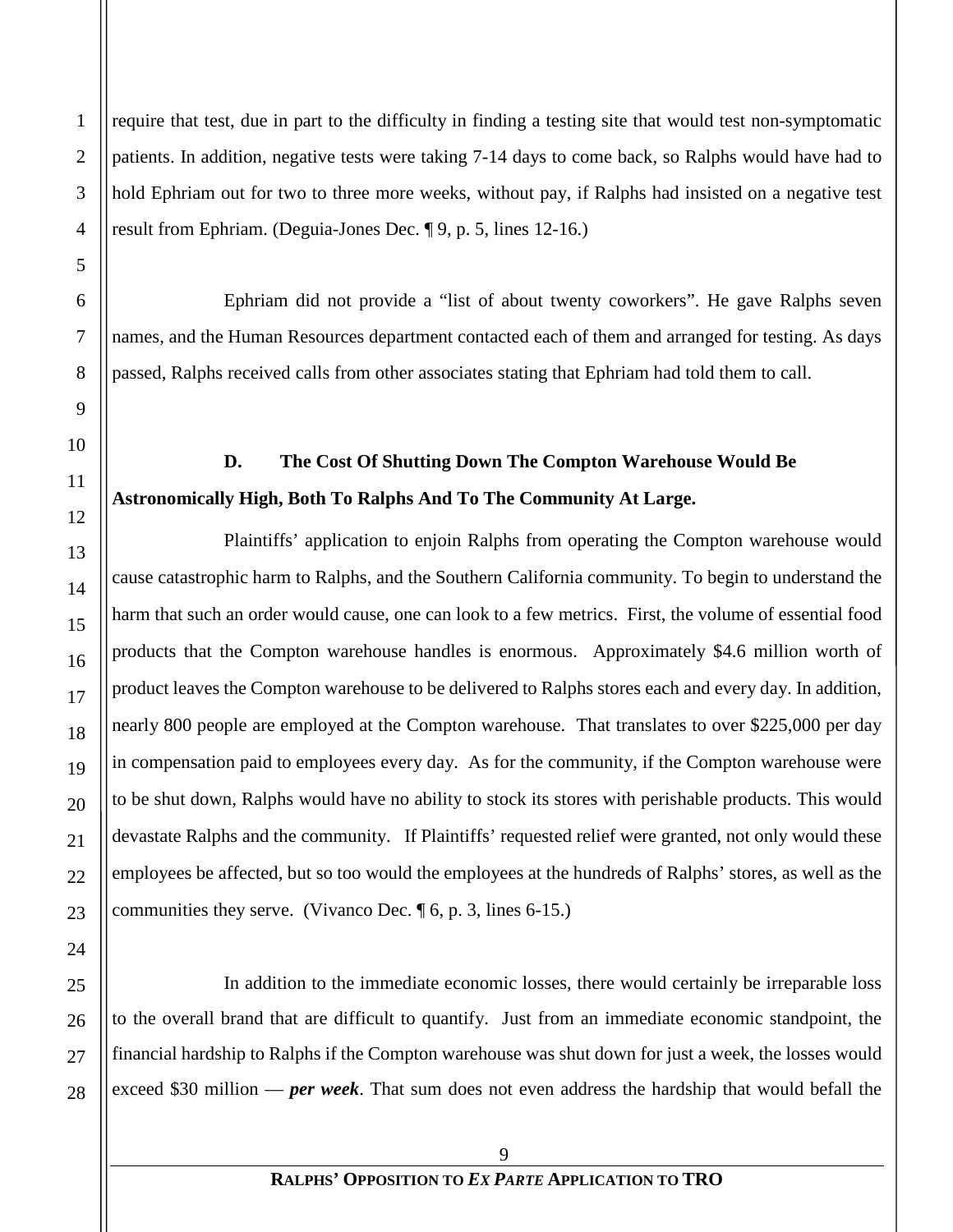<span id="page-9-0"></span>hundreds of Compton warehouse employees, thousands of vendors, and tens of thousands of Ralphs customers. (Vivanco Dec. ¶ 7, p. 4, lines 17-23.)

#### **III. ARGUMENT**

## <span id="page-9-1"></span>**A. The Court Does Not Have Jurisdiction To Issue Injunctive Relief Because Ralphs Has Not Been Served.**

As a matter of law, an injunction cannot be granted when the court lacks personal jurisdiction over the party sought to be enjoined by the injunction. *Rothschild v. Erda* (1968) 258 Cal.App.2d 750, 753–756. Because Ralphs has not yet been served with the Summons and Complaint, the Court cannot enter injunctive relief, and the Application should be denied.[1](#page-9-3) *Borsuk v. Appellate Division of Superior Court* (2015) 242 Cal.App.4th 607, 612 ("Personal jurisdiction is conferred by service on the [defendant] of the . . . summons and complaint.") (citing *Engebretson & Co. v. Harrison* (1981) 125 Cal.App.3d 436, 44 [" '[S]ervice of summons is not effective and the court does not acquire jurisdiction of the party unless the statutory requirements for service of summons are met.' "].

#### **B. This Is Not The Extremely Rare Case Requiring A Mandatory Injunction.**

<span id="page-9-2"></span>"[A]n injunction is prohibitory if it requires a person to refrain from a particular act and mandatory if it compels performance of an affirmative act that changes the position of the parties." *Davenport v. Blue Cross of Calif.* (1997) 52 Cal.App.4th 435, 446-448, (emphasis added) (rejecting "preservation of status quo" as test for prohibitory injunction); see *Oiye v. Fox* (2012) 211 Cal.App.4th 1036, 1048. The relief Plaintiffs seek is absolutely a mandatory injunction – shut down the Compton warehouse unless Ralphs complies with all eleven of their demands.

<span id="page-9-3"></span><sup>1</sup> By statute, defendant's appearance to oppose an ex parte application for a provisional remedy (e.g., an application for a TRO), "is not a general appearance and does not constitute a waiver of the right" to challenge personal jurisdiction. Code Civ. Proc. § 418.11; *Canaan Taiwanese Christian Church v. All World Mission Ministries*, (2012) 211 Cal.App.4th 1115, 1127.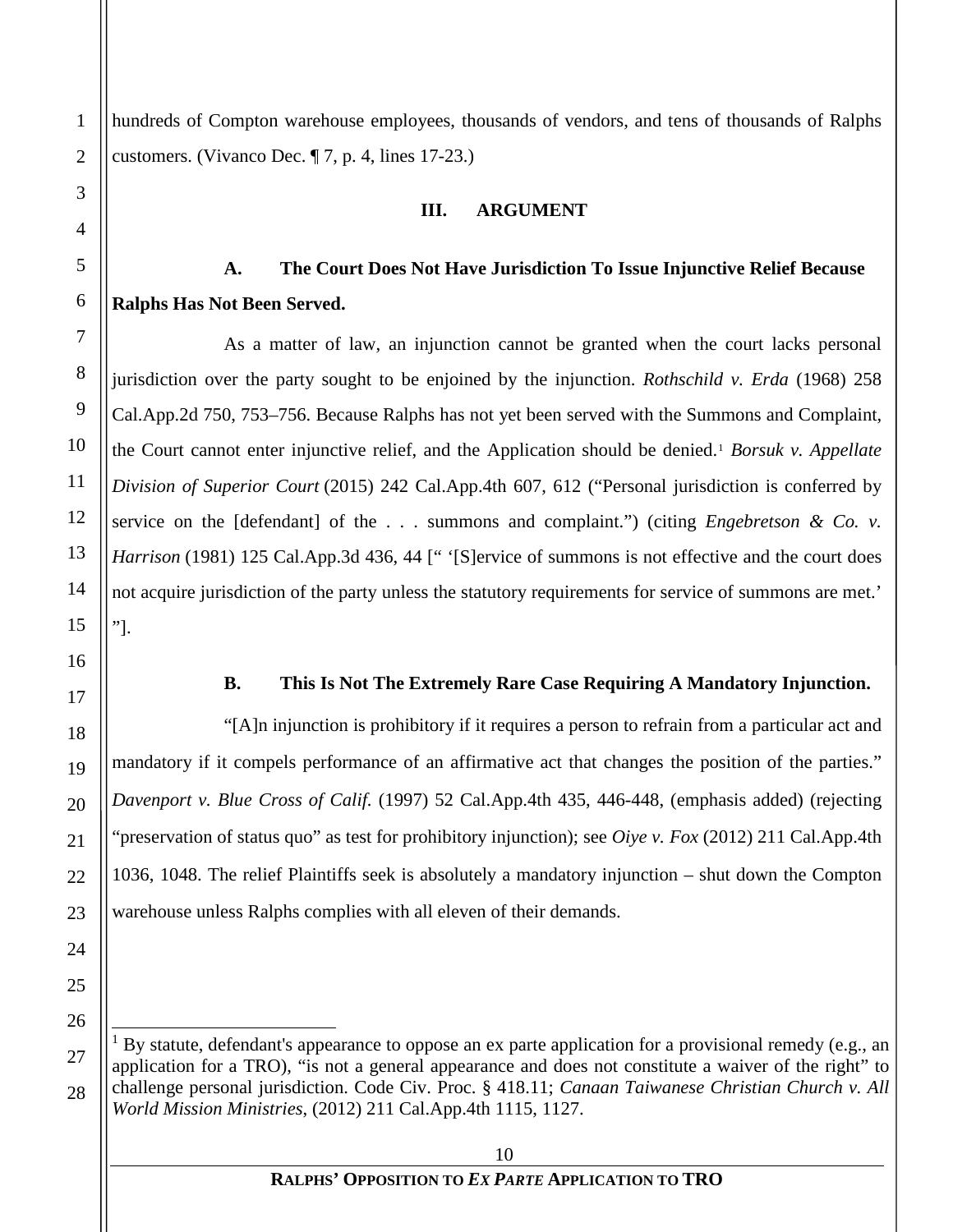"The judicial resistance to injunctive relief *increases* when the attempt is made to compel the doing of affirmative acts. A preliminary mandatory injunction is rarely granted and is subject to stricter review on appeal." *Board of Supervisors v. McMahon* (1990) 219 Cal.App.3d 286, 295 (emphasis added). Indeed, the "granting of a mandatory injunction pending trial is not permitted except in **extreme cases** where the right thereto is clearly established." *Teachers Ins. & Annuity Ass'n v. Furlotti* (1999) 70 Cal.App.4th 1487, 1493 (emphasis added); *Integrated Dynamic Solutions, Inc. v. VitaVet Labs, Inc.* (2016) 6 Cal.App.5th 1178, 1184; *Brown v. Pacifica Found., Inc.* (2019) 34 Cal.App.5th 915, 925.

"A superior court must evaluate two interrelated factors when ruling on a request for a preliminary injunction: (1) the likelihood that the plaintiff will prevail on the merits at trial and (2) the interim harm that the plaintiff would be likely to sustain if the injunction were denied as compared to the harm the defendant would be likely to suffer if the preliminary injunction were issued." *Smith v. Adventist Health System/West* (2010) 182 Cal.App.4th 729, 749; see *Brown v. Pacifica Found., Inc.* (2019) 34 Cal.App.5th 915, 925.

This is **not** one of the extremely rare cases warranting mandatory injunctive relief because Plaintiffs have not established a likelihood that they will prevail on the merits of their claims. To the contrary, the evidence shows that Ralphs has diligently sought and recommended compliance with all current CDC guidelines to prevent the spread of COVID-19. Ralphs made masks available to employees when the wearing of masks was voluntary, and when masks became mandatory for essential service businesses, Ralphs provided masks and instructions on how to safely wear them. (Deguia-Jones Dec. ¶¶ 7-8; see Boxer Dec. Exhibit B.) Similarly, Ralphs made disposable gloves available to all employees and installed numerous additional hand sanitizer stations, sanitizing wipes, sanitizing spray and paper towels. (Deguia-Jones Dec. ¶¶ 7-8; see Boxer Dec. Exhibit B.) Ralphs has followed CDC guidelines at all times and provided best practices for safety at work as it pertains to COVID-19.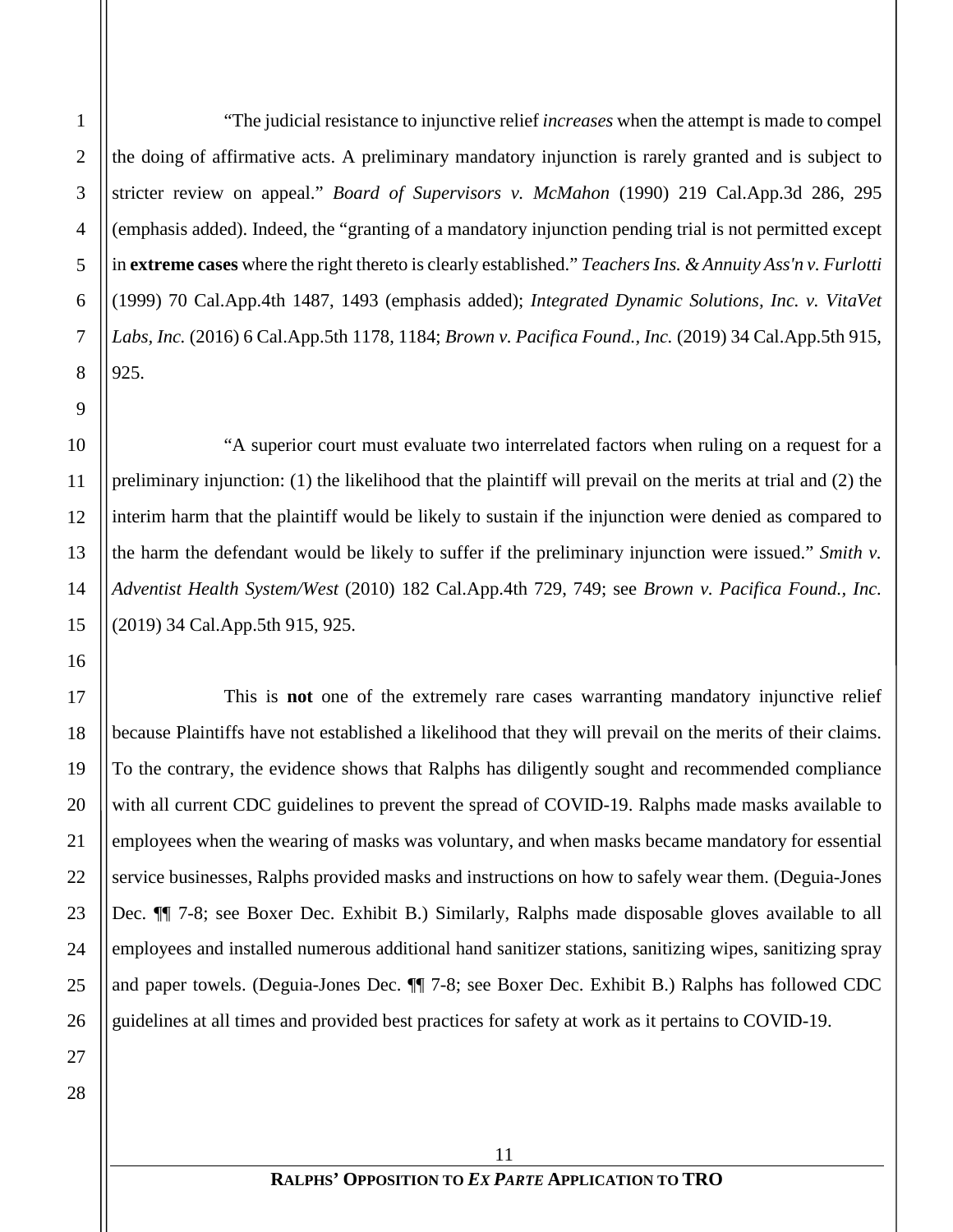Ralphs' sanitizing and sanitation practices are also consistent with best practices and medical guidelines and are handled in-house per the current collective bargaining agreement with Plaintiffs' Union. In response to the COVID-19 pandemic, Ralphs implemented a schedule of regular sanitation of high touch areas throughout the facility. Ralphs also provides antibacterial wipes, sanitizing cleaner and paper towels, and hand sanitizer throughout the facility with postings and directions to the employees associates as to how they can help keep themselves and others safe by utilizing wipes and sanitizing spray, washing their hands frequently, and other current best practices for sanitation. Ralphs has also utilized ServPro, a proactive viral pathogen cleaning company that adheres to the cleaning and decontamination standards set by the CDC, for high traffic areas. (Deguia-Jones Dec. ¶¶ 7-8; see Boxer Dec. Exhibit B.) The Union is aware of Ralphs' efforts. No grievances have been filed by the union's signatory to these collective bargaining agreements except as pertained to having non-Teamster employees performing this work. (Deguia-Jones Dec. ¶¶ 7-8; see Boxer Dec. Exhibit B.)

Ralphs has provided information to its associates and management team regarding the signs and symptoms of COVID-19, both published by the CDC as well as by the Company. The information is posted throughout the Compton warehouse in a variety of formats, and the same information regarding these same signs and symptoms and published same on our news monitors. The Union has seen this information, and no grievance has been filed. (Deguia-Jones Dec.  $\P$  7-8; see Boxer Dec. Exhibit B.)

Ralphs already has implemented effective and efficient contact tracing procedures. Contact tracing continues for any positive case, as well as for those reporting signs or symptoms. (Deguia-Jones Dec. ¶¶ 7-8; see Boxer Dec. Exhibit B.)

The evidence establishes that Ralphs is following recommended CDC-guidance regarding best practices for dealing with the COVID-19 pandemic. Ralphs is in communication with local health officials, and Plaintiffs' Union is informed of Ralphs' efforts. The Union has not grieved the working conditions or the alleged lack of protective measures. The County health officials have not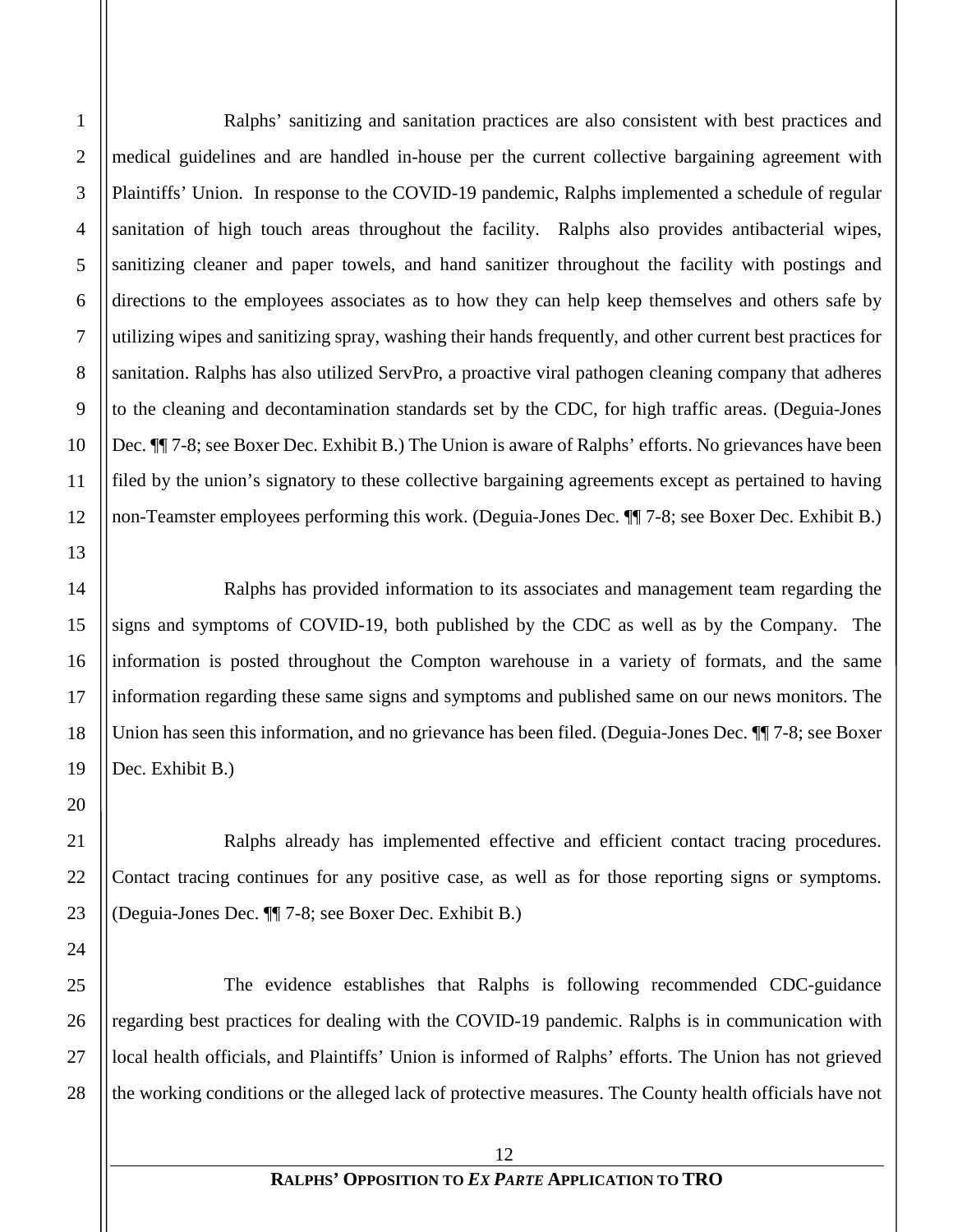charged Ralphs with any violations. Plaintiffs have not established a likelihood of success, and the Application should be denied.

#### <span id="page-12-0"></span>**C. The Relief Plaintiffs Seek Is Too Vague To Be Enforced By The Court.**

Moreover, a mandatory injunction must be narrowly drawn. Because of "free speech" considerations, among other things, temporary restraining orders or preliminary injunctions "must be couched in the narrowest terms that will accomplish the pin-pointed objective permitted by constitutional mandate and the essential needs of the public order." *United Farm Workers of America, AFL-CIO v. Sup.Ct. (Calif. Retail Liquor Dealers Institute)* (1976) 16 Cal.3d 499, 504.

To be enforceable by contempt, the preliminary injunction must contain a reasonably adequate description of the conduct which is prohibited, in language giving fair notice to the defendant of the consequences of disobedience. *In re Berry* (1968) 68 Cal.2d 137, 155; and *Watsonville Canning & Frozen Food Co., Inc. v. Sup.Ct. (Local 912, Int'l Broth. of Teamsters)* (1986) 178 Cal.App.3d 1242, 1246. Where First Amendment rights are involved, the order must "be tailored as precisely as possible to the exact needs of the case … [and] must be sufficiently precise to provide a person of ordinary intelligence fair notice that his contemplated conduct is forbidden." *Parisi v. Mazzaferro* (2016) 5 Cal.App.5th 1219, 1231.

The requested relief demanded by Plaintiffs does not contain a reasonably adequate description of the conduct which is prohibited (or required) of Ralphs. None of the eleven items in Plaintiffs' list of demands are sufficiently described such that compliance can be easily achieved. Indeed, even the CDC guidance regarding proper protocols to control the spread of the pandemic are evolving.

#### <span id="page-12-1"></span>**D. The TRO Plaintiffs Seek Is Against The Public Interest.**

An injunction cannot be granted when its issuance would be contrary to public policy and the public interest. *Loma Portal Civic Club v. American Airlines, Inc.* (1964) 61 Cal. 2d 582, 588–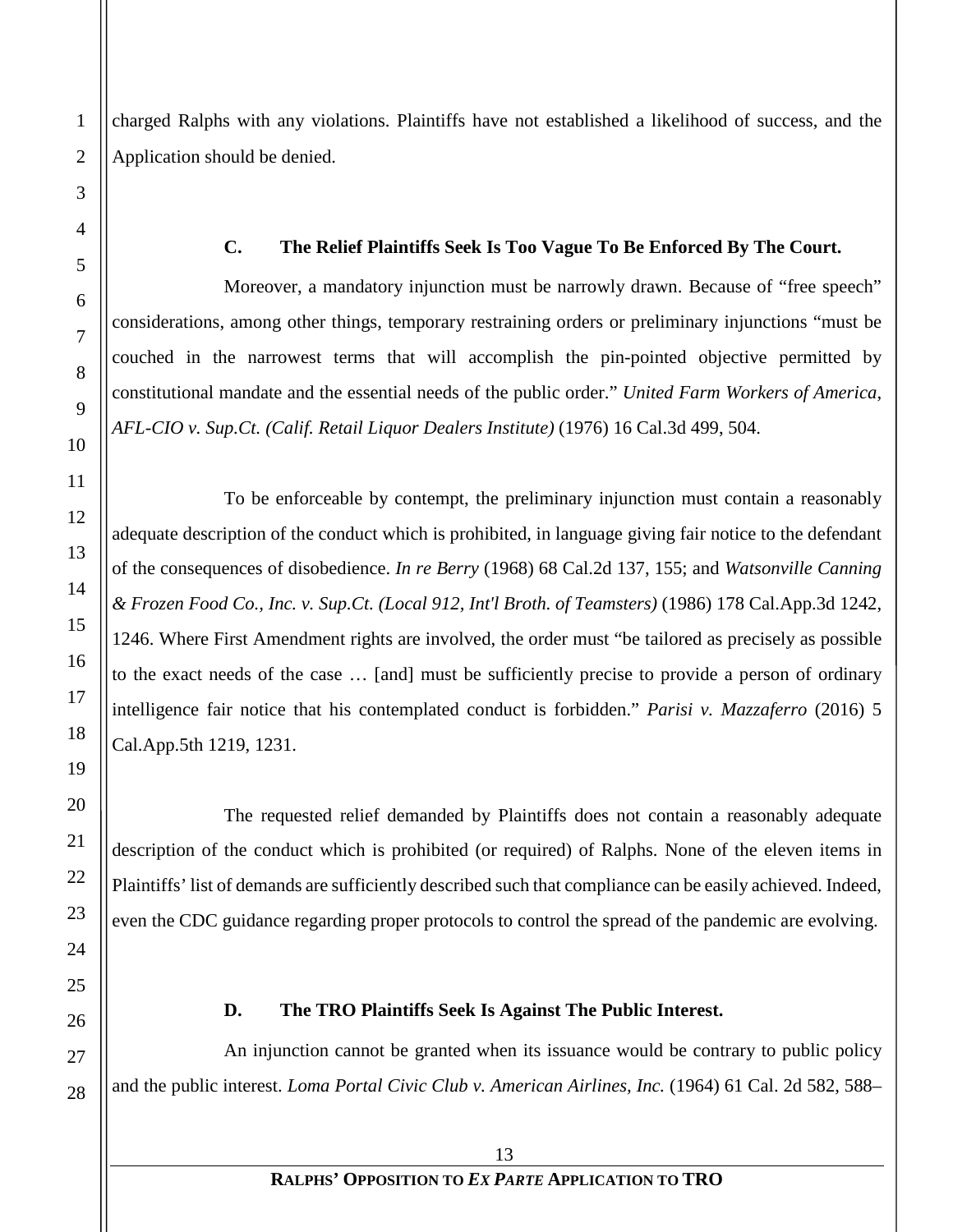591; *Triple A Machine Shop, Inc. v. State of California* (1989) 213 Cal.App.3d 131, 144–145. Plaintiffs' requested TRO demands compliance with a list of amorphous specifications and constantly moving targets, or else the Compton facility will be shut down.

The Compton warehouse provides employment to thousands of Southern California residents and is a vital part of the food supply chain. A TRO that threatens to shut it down unless draconian (and amorphous) requirements are met is against the public interest and would disrupt the lives of thousands of people. In this case, the potential benefit to Plaintiffs of the relief they seek is vastly outweighed by the potentially disastrous impact that this relief will shut down a critical cog in the California food supply chain.

## <span id="page-13-0"></span>**E. The Requested Injunction Should Also Be Denied Because Of Plaintiffs' Unclean Hands.**

A party seeking the interposition of a court of equity must come into court with clean hands. When the plaintiff's conduct shows that he or she has unclean hands, a preliminary injunction will be denied. *London v. Marco* (1951) 103 Cal.App.2d 450, 453.

There is substantial evidence that Ephriam, and possibly other Plaintiffs, were significant contributors in the spread of COVID-19 among the Compton warehouse workforce. Despite clear instructions and guidance from Ralphs, including the presence of signage throughout the warehouse, Ephriam was observed on warehouse camera footage not wearing his mask while walking through others' work areas, just before his positive test. He hugged a co-worker for Mother's Day, despite Ralphs providing CDC guidance. He later hugged Dunklin, who also tested positive for COVID-19. (Deguia-Jones Dec. ¶ 9, p. 5, lines 20-23.) None of them reported the social-distance-breaking conduct to Ralphs. Similarly, Plaintiff Ramirez wanted to return to work before receiving the results of her COVID-19 test, and then learned on the day that she returned to work that she was positive. (Deguia-Jones Dec. ¶ 9, p. 6, lines 4-11.)

1

2

3

4

5

6

7

8

9

10

11

12

13

14

15

16

17

18

19

20

21

22

23

24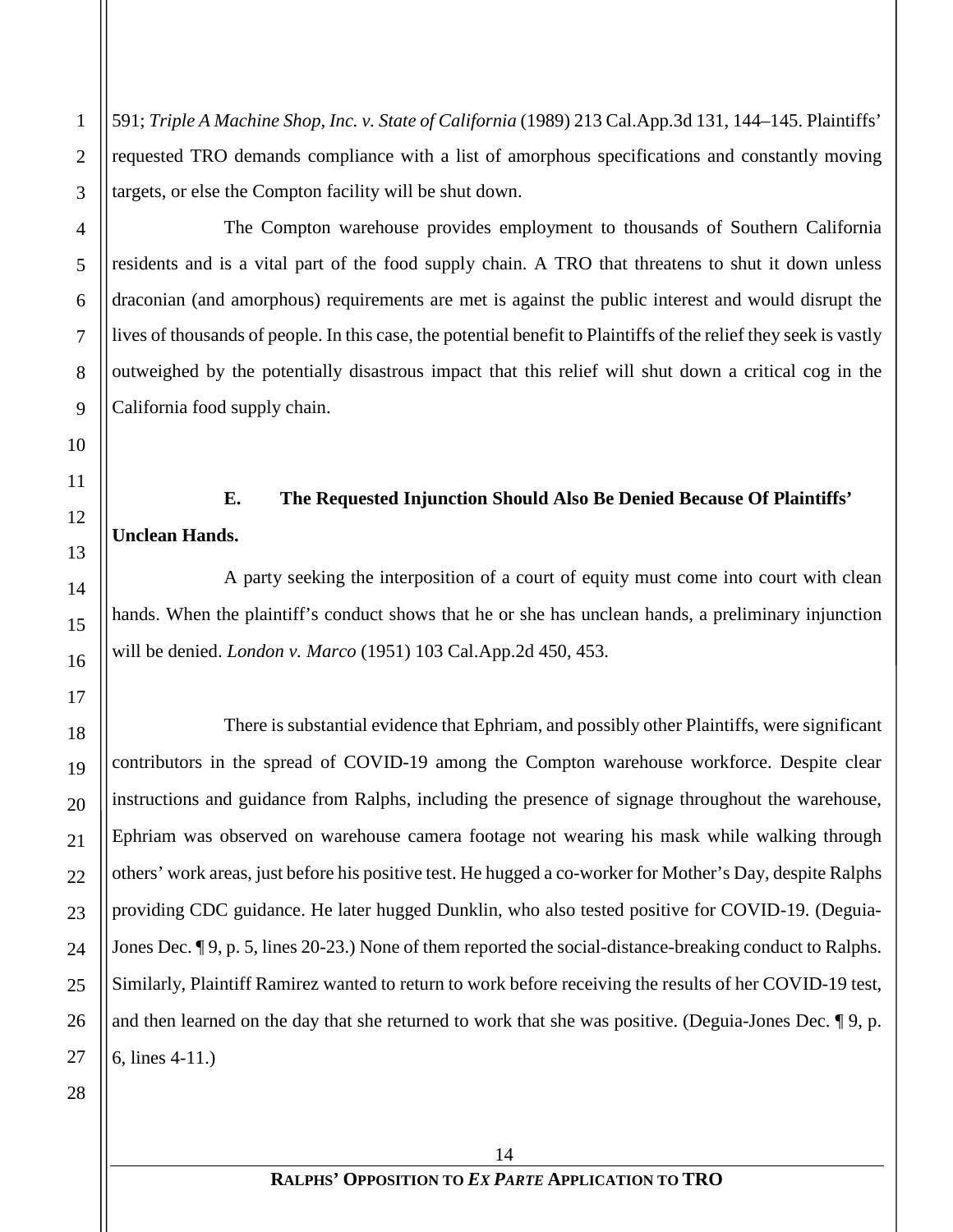j

Ephriam was also lax in assisting Ralphs with its contact-tracing, only providing a few names of employees with whom he had been in contact during the critical period. Contrary to his allegations, Ephriam did not provide a "list of about twenty coworkers". He gave Ralphs seven names, and the Human Resources department contacted each of them and arranged for testing. As days passed, Ralphs received calls from other associates stating that Ephriam had told them to call. (Deguia-Jones Dec. ¶ 9, p. 5, lines 17-19.)

#### **III. CONCLUSION**

<span id="page-14-0"></span>The evidence before the Court proves that Plaintiffs cannot meet their burden of establishing a likelihood of success, nor can they establish that the perceived benefits of their requested relief would outweigh the catastrophic consequences of shutting down the Compton warehouse. For all of the foregoing reasons, the Court should deny Plaintiffs' Application for a TRO without setting a hearing for a preliminary injunction.<sup>[2](#page-14-1)</sup>

Dated: July 22, 2020 BURKHALTER KESSLER CLEMENT & GEORGE LLP

By: */s/Michael Oberbeck* Daniel J. Kessler, Esq. Michael Oberbeck, Esq. Attorneys for Specially Appearing Defendant Ralphs Grocery Company

<span id="page-14-1"></span><sup>2</sup> In the event that the Court is inclined to set a hearing for a preliminary injunction, Defendant requests that the Court allow further briefing so that Defendant may respond more substantively given the short notice provided for this ex parte application.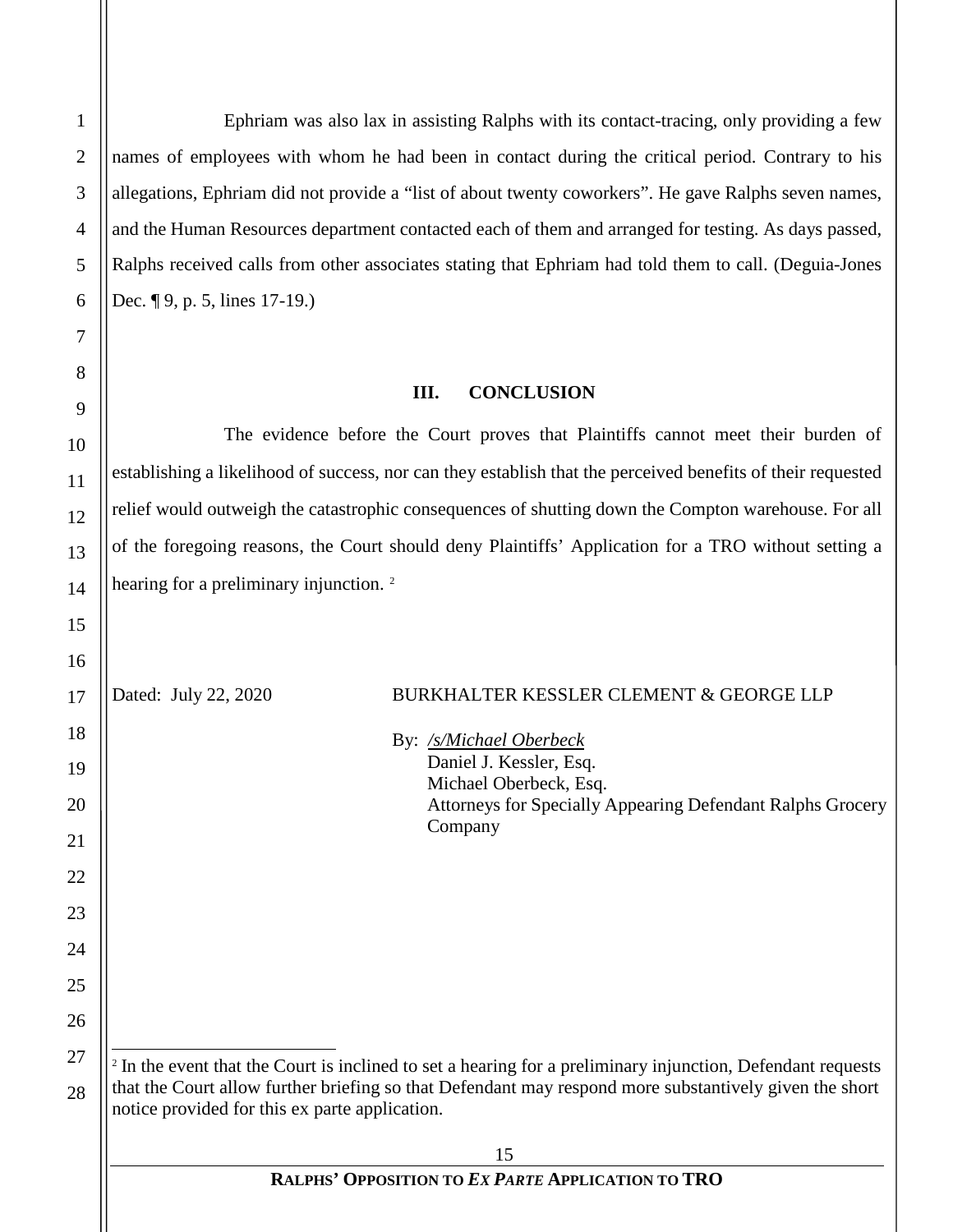|               | <b>PROOF OF SERVICE</b>                                                                                                                                                                                                                                                                                                                                                                                                                                                                                                                                                                                                                                                                                                                                                                                                                                                                                                                                                                                                                                                                                                                                                                                                                                                               |
|---------------|---------------------------------------------------------------------------------------------------------------------------------------------------------------------------------------------------------------------------------------------------------------------------------------------------------------------------------------------------------------------------------------------------------------------------------------------------------------------------------------------------------------------------------------------------------------------------------------------------------------------------------------------------------------------------------------------------------------------------------------------------------------------------------------------------------------------------------------------------------------------------------------------------------------------------------------------------------------------------------------------------------------------------------------------------------------------------------------------------------------------------------------------------------------------------------------------------------------------------------------------------------------------------------------|
|               | STATE OF CALIFORNIA, COUNTY OF ORANGE                                                                                                                                                                                                                                                                                                                                                                                                                                                                                                                                                                                                                                                                                                                                                                                                                                                                                                                                                                                                                                                                                                                                                                                                                                                 |
| 92614.<br>[X] | I am employed in the County of Orange, State of California. I am over the age of 18 years<br>and not a party to the within action; my business address is 2020 Main Street, Suite 600, Irvine, California<br>On July 22, 2020 I caused the foregoing document described as DEFENDANT<br><b>RALPHS GROCERY COMPANY'S OPPOSITION TO PLAINTIFFS' EX PARTE</b><br>APPLICATION FOR A TEMPORARY RESTRAINING ORDER; MEMORANDUM OF<br><b>POINTS AND AUTHORITIES IN SUPPORT THEREOF</b> to be served on the interested parties in<br>this action [X] by placing $\lceil \cdot \rceil$ the original [X] a true copy thereof enclosed in a sealed envelope<br>addressed as stated on the attached service list.<br>BY ELECTRONIC TRANSMISSION<br>I sent via electronic transmission on this date a copy of the above-referenced<br>[X]<br>document to the addressee stated on the attached Service List.<br>[X] (State) I declare under penalty of perjury under the laws of the State of California that the<br>above is true and correct.<br>[ ] ( <b>Federal</b> ) I declare that I am employed in the office of a member of the bar of this court at<br>whose direction the service was made.<br>Executed on July 22, 2020 at Irvine, California.<br>/s/Francine Villeta<br>FRANCINE VILLETA |
|               |                                                                                                                                                                                                                                                                                                                                                                                                                                                                                                                                                                                                                                                                                                                                                                                                                                                                                                                                                                                                                                                                                                                                                                                                                                                                                       |
|               |                                                                                                                                                                                                                                                                                                                                                                                                                                                                                                                                                                                                                                                                                                                                                                                                                                                                                                                                                                                                                                                                                                                                                                                                                                                                                       |
|               |                                                                                                                                                                                                                                                                                                                                                                                                                                                                                                                                                                                                                                                                                                                                                                                                                                                                                                                                                                                                                                                                                                                                                                                                                                                                                       |
|               |                                                                                                                                                                                                                                                                                                                                                                                                                                                                                                                                                                                                                                                                                                                                                                                                                                                                                                                                                                                                                                                                                                                                                                                                                                                                                       |
|               |                                                                                                                                                                                                                                                                                                                                                                                                                                                                                                                                                                                                                                                                                                                                                                                                                                                                                                                                                                                                                                                                                                                                                                                                                                                                                       |
|               | 2<br>RALPHS' OPPOSITION TO EX PARTE APPLICATION TO TRO                                                                                                                                                                                                                                                                                                                                                                                                                                                                                                                                                                                                                                                                                                                                                                                                                                                                                                                                                                                                                                                                                                                                                                                                                                |